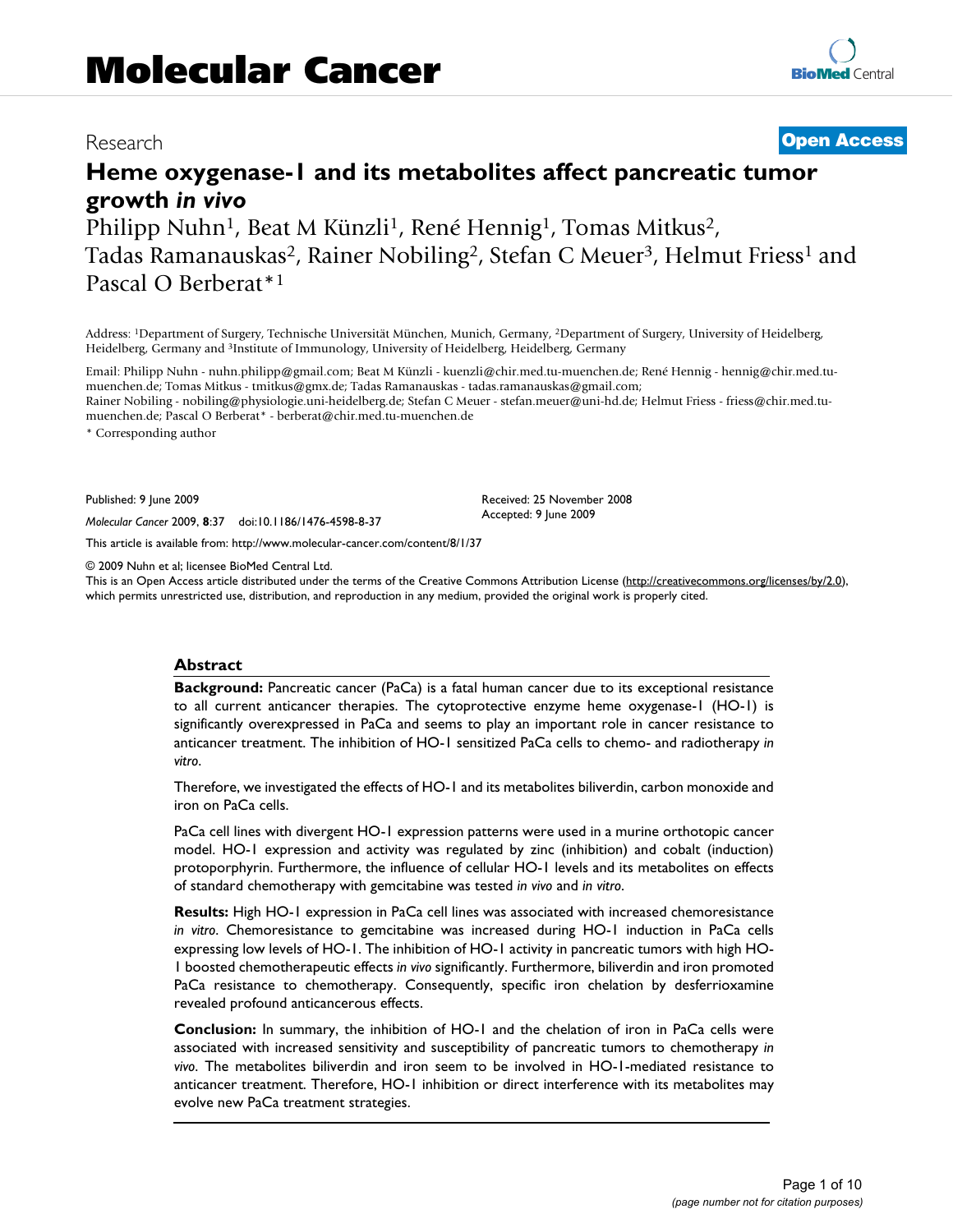## **Background**

Pancreatic cancer is one of the most serious human cancers with an incidence rate that almost equals its mortality rate [\[1\]](#page-7-0). Most patients show advanced unresectable tumors at the time of diagnosis. Despite efforts in the last decades, surgical resection of the tumor is still the only approach for potential cure, as PaCa is nearly insensitive to standard radiation and chemotherapeutic treatments [[2\]](#page-7-1).

Heme oxygenase-1 (HO-1) is the inducible isoform of the three heme oxygenases (HO-1, HO-2 and HO-3) that catalyze the degradation of heme to biliverdin, carbon monoxide (CO) and free iron [\[3\]](#page-7-2). Subsequently, the cytosolic enzyme biliverdin reductase converts biliverdin into bilirubin. Free iron is promptly sequestered by ferritin [[4](#page-7-3)[,5\]](#page-7-4).

HO-1 and its products possess anti-inflammatory and anti-apoptotic properties [[6-](#page-8-0)[8](#page-8-1)]. Furthermore, HO-1 regulates cell proliferation [[9\]](#page-8-2) and functions as an important proangiogenic mediator [\[10](#page-8-3)[-12\]](#page-8-4).

Elevated HO-1 expression and activity were observed in various tumor tissues such as human renal cell carcinoma [[13](#page-8-5)], prostate tumors [\[14\]](#page-8-6), lymphosarcomas [[15](#page-8-7)] and PaCa [[16\]](#page-8-8). In response to radio- and chemotherapy, HO-1 expression is potently increased [\[16](#page-8-8),[17\]](#page-8-9). Therefore, it was hypothesized that HO-1 and its products may have important roles in tumor progression and formation of metastases as well as resistance to anticancer therapy. It was shown that the antioxidative and antiapoptotic properties of HO-1 are related to these effects [\[12](#page-8-4),[18\]](#page-8-10). In an experimental murine PaCa model, HO-1 accelerated tumor growth by increasing angiogenesis [\[10](#page-8-3)]. Furthermore, human PaCa tissues showed increased expression of HO-1 in tumor cells and in tumor associated immunocytes. Targeted knockdown of HO-1 gene expression *in vitro* was associated with growth inhibition of PaCa cells and increased chemo- and radiosensitivity of tumor cells significantly [\[16](#page-8-8)].

In this study we tested potential anticancerous effects of HO-1-inhibition *in vivo* and therefore aimed for a potential therapeutic approach for sensitizing tumors to chemotherapy. Furthermore, the role of HO-1 metabolites in this context should be analyzed.

## **Results**

## *Pancreatic cancer cell lines PANC-1 and S2-013 show divergent HO-1 expression levels*

To confirm expression of HO-1 in the present cell lines and to check the effect of gemcitabine treatment, mRNAand protein levels were examined using RT-PCR and Western blot analysis. Cell lines showed divergent mRNAexpression levels of HO-1 (Fig. [1A](#page-2-0)). Native expression was high in PANC-1 (1063.33  $\pm$  43.10 copies/ $\mu$ l cDNA), whereas S2-013 (153.67  $\pm$  24.54 copies/ $\mu$ l cDNA) indicated low levels of HO-1 expression. HO-1 mRNA expression was induced in PANC-1 cancer cells treated with gemcitabine.

Protein analyses revealed high native expression of HO-1 in PANC-1 in comparison to S2-013 cell line, which showed only faint expression. Under gemcitabine conditions protein expression of HO-1 was slightly induced in PANC-1 cell line but did not alter in S2-013 cell line (Fig. [1](#page-2-0)B).

## *Different HO-1 expression levels are associated with variable susceptibility to chemotherapy*

Both cell lines revealed profound growth inhibition under treatment with gemcitabine (Fig. [2](#page-2-1)). PANC-1 cell line  $(LD_{50}$  [PANC-1] ~7.53 ng/ml) with high native HO-1 expression showed significantly greater chemoresistance than S2-013 cell line (LD<sub>50</sub> [S2-013]  $\sim$ 2.13 ng/ml) with low native HO-1 expression.

## *Inhibition of HO-1 activity leads to increased susceptibility to chemotherapy* **in vitro**

To prove cytoprotective properties of HO-1 to anticancer treatment, the HO-1 inductor CoPP and ZnPP, which has been shown to inhibit HO-1 activity *in vitro* and *in vivo* [[7](#page-8-11)[,19](#page-8-12)[-21](#page-8-13)], were added to tumor cells 24 h prior to the application of gemcitabine.

In the PANC-1 cell line, application of ZnPP under gemcitabine treatment revealed a dose dependent growth inhibition (-43.30  $\pm$  5.89%), whereas application of CoPP had no significant effect on cell proliferation (-9.99  $\pm$ 8.31%) (Fig. [3](#page-3-0)A). In the S2-013 cell line implementation of CoPP increased cell proliferation  $(+15.49 \pm 10.88\%)$ , whereas ZnPP had no significant effect  $(+0.11 \pm 5.93\%)$ (Fig. [3B](#page-3-0)).

The cell lines S2-013 and PANC-1 were utilized for orthotopic tumor cell injection in nude mice, as previously described for S2-013 cells [\[22](#page-8-14)].

Mice receiving PANC-1 cancer cells treated with gemcitabine showed significantly reduced tumor growth in comparison to untreated control  $(-43.61 \pm 15.12\%)$  (Fig. [4](#page-3-1)A). Inhibition of HO-1 activity by ZnPP boosted anticancerous effects of gemcitabine resulting in significant reduction of tumor growth in gemcitabine treated mice with PANC-1 tumors (-59.26 ± 15.32%) (P < 0.05) as opposed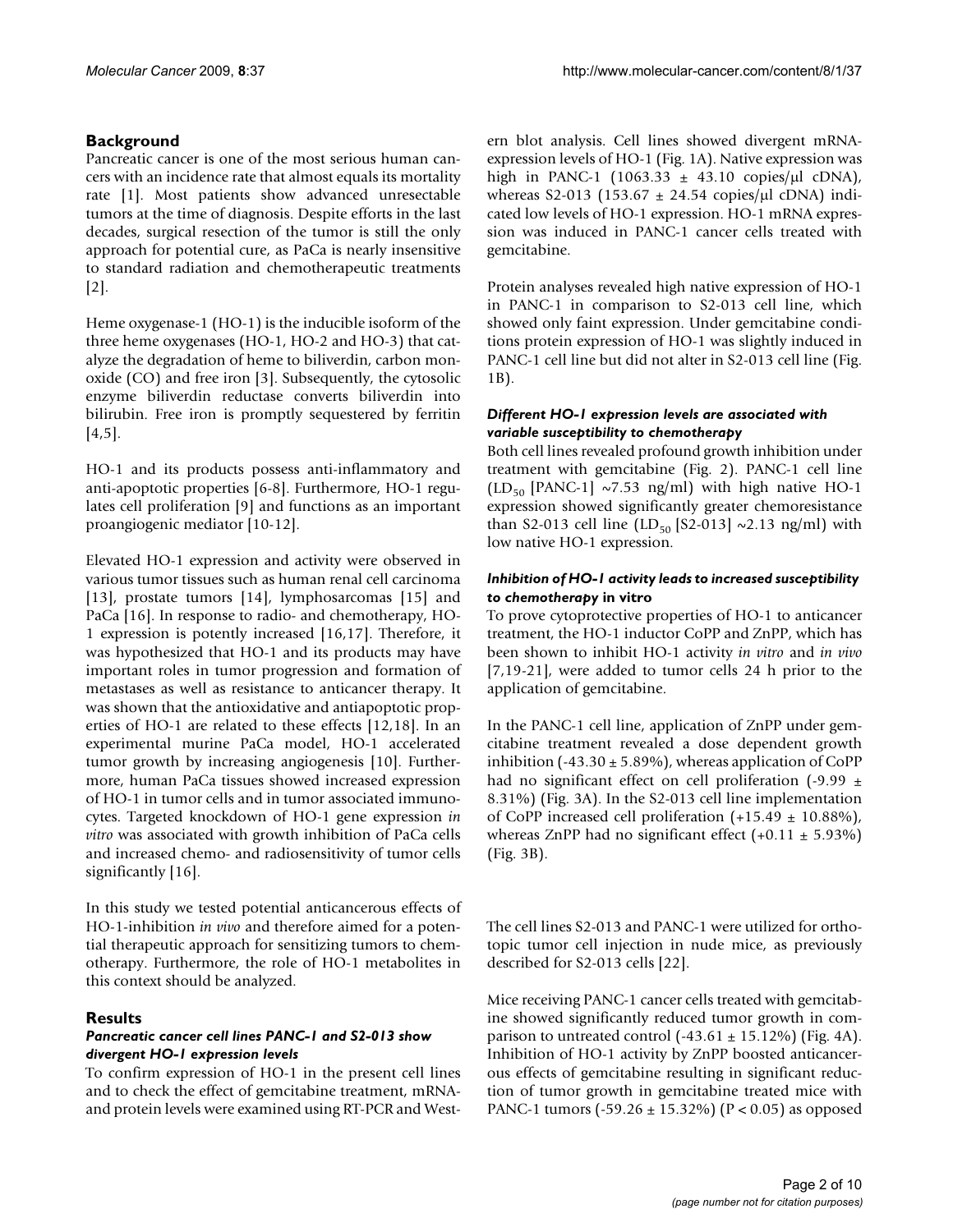<span id="page-2-0"></span>





## **Figure I**

**Pancreatic cancer cell lines PANC-1 and S2-013 show divergent HO-1 expression levels**. mRNA extractions from cells for QRT-PCR and cell lysates for Western blot were prepared from untreated cells and cells treated with gemcitabine. (1A) No treatment of PANC-1 cells displayed high native mRNA expression of HO-1, whereas HO-1 expression was only at levels of detection in S2-013. Treatment with gemcitabine increased mRNA expression of HO-1 in PANC-1 cells but did not alter the expression level in S2- 013 cancer cells. (1B) Protein analyses in resting condition revealed high native expression of HO-1 in PANC-1 but faint expression in S2-013. Under gemcitabine conditions protein expression of HO-1 was slightly induced in PANC-1 cell line but did not alter HO-1 protein expression in S2-013 cell line.

<span id="page-2-1"></span>

## Figure 2

**Different HO-1 expression levels are associated with variable susceptibility to chemotherapy**. Cell viability was assessed 72 h after application of gemcitabine via MTT assay. Both cell lines showed dose dependent growth inhibition under treatment with gemcitabine. S2-013 cell line with low native HO-1 expression was significantly more susceptible to gemcitabine (LD50 [S2-013]  $\sim$ 2.13 ng/ml) than PANC-1 cell line with high native HO-1 expression (LD50 [PANC- $1$ ] ~7.53 ng/ml).

to gemcitabine treated tumors only  $(-43.61 \pm 15.12\%)$ . Administration of CoPP in combination with gemcitabine tended to increased tumor weights in comparison to gemcitbine treatment only.

In S2-013 cell line, administration of CoPP in combination with gemcitabine facilitated pancreatic tumor progression tending to result in higher tumor weights in comparison to gemcitabine alone. The use of ZnPP in combination with gemcitabine tended to result in lower tumor growth (Fig. [4B](#page-3-1)) but was not significantly different.

## *HO-1 metabolites make pancreatic cancer cells more resistant to chemotherapy*

To study possible effects of HO-1 metabolites biliverdin, CO and free iron on growth behavior of PaCa cell lines further proliferation experiments were performed.

Application of biliverdin [5 and 50 μmol/l] resulted in increased cell proliferation for PANC-1  $(+106.43 +$ 27.68%) and S2-013 (+62.45  $\pm$  42.67%) cancer cells (Fig. [5](#page-4-0)A). *In vivo*, implementation of biliverdin tended to increase tumor growth (S2-013) in gemcitabine treated mice (data not shown).

Ferrous histidinate was used to study the effects of the HO-1 metabolite iron. Administration of ferrous histidi-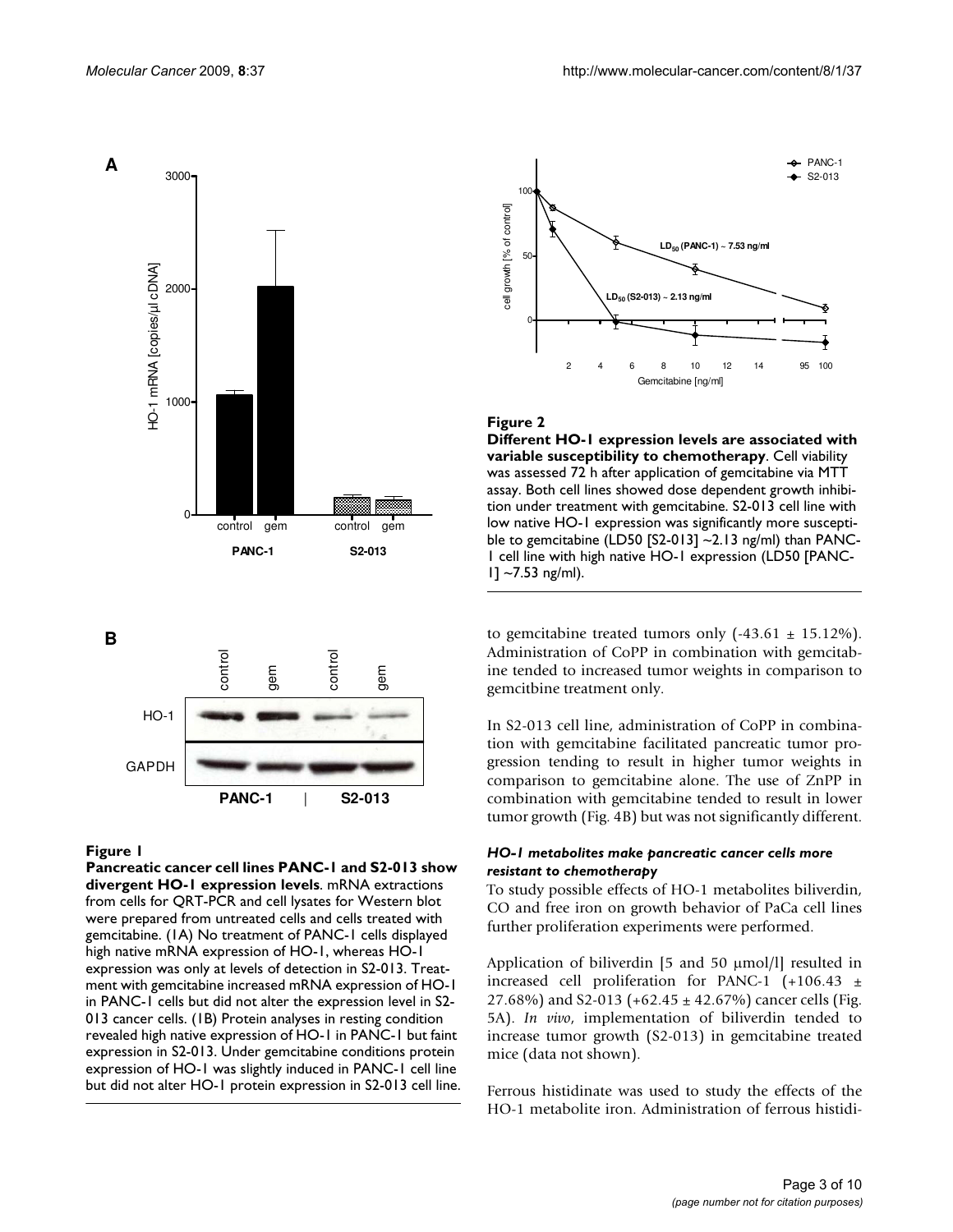<span id="page-3-0"></span>

## Figure 3

**Inhibition of HO-1 activity leads to increased susceptibility to chemotherapy** *in vitro*. Cell viability was assessed 72 h after application of gemcitabine via MTT assay. (3A) Under gemcitabine treatment (LD50 dose) application of ZnPP revealed a dose dependent growth inhibition of PANC-1 cancer cells, whereas application of CoPP had no significant effect on cell proliferation. (3B) In S2-013 cell line implementation of CoPP led to increased cell proliferation, whereas ZnPP had no significant effect.

nate in high concentrations increased the proliferation of PANC-1(+32.45  $\pm$  15.80%) and S2-013 (+53.63  $\pm$  0.77%) cancer cells (Fig. [5B](#page-4-0)). CO exposure to PANC-1 and S2-013 showed a nonsignificant tendency towards increased cancer cell growth (data not shown).

## *Depletion of iron increases susceptibility to chemotherapy*  **in vivo** *and* **in vitro**

The use of DFO resulted in significantly reduced cell proliferation in PANC-1 (-50.91  $\pm$  15.93%) and S2-013 (-35.26 ± 4.64%) cell lines *in vitro* (Fig. [6](#page-4-1)A). Furthermore, administration of DFO was associated with a significantly lower tumor growth *in vivo* in mice implanted S2-013 cell line when combined with gemcitabine  $(-51.13 \pm 14.66\%)$ (Fig. [6B](#page-4-1)).

<span id="page-3-1"></span>

#### Figure 4

**Inhibition of HO-1 activity leads to increased susceptibility to chemotherapy of solid tumor growth**. Primary pancreatic tumor weights were assessed 4 and 8 weeks after orthotopic tumor implantation of cancer cells in nude mice (n = 60, 15 per group). (4A) ZnPP treatment reduced tumor growth in gemcitabine treated mice after PANC-1 cancer cell implantation significantly, compared to gemcitabine treated tumors only. (4B) Administration of gemcitabine in combination with CoPP or ZnPP in mice implanted S2-013 cancer cells did not significantly change tumor weights in comparison to gemcitabine treatment alone. The use of ZnPP in combination with gemcitabine showed a trend towards lower tumor growth.

#### **Discussion**

The HO-1 system has important cellular functions in selfdefense processes resisting a wide range of external stress stimuli and in growth regulation [\[9,](#page-8-2)[23\]](#page-8-15). In experimental and clinical approaches for various HO-1 associated disorders [[24,](#page-8-16)[25](#page-8-17)], HO-1 and its metabolites with their antiinflammatory and anti-apoptotic properties provide protection for cells, tissues and even whole organs. Furthermore, HO-1 inducers influence certain diseases in particular [[9](#page-8-2)]. In transgenic mice, cardiac-specific expres-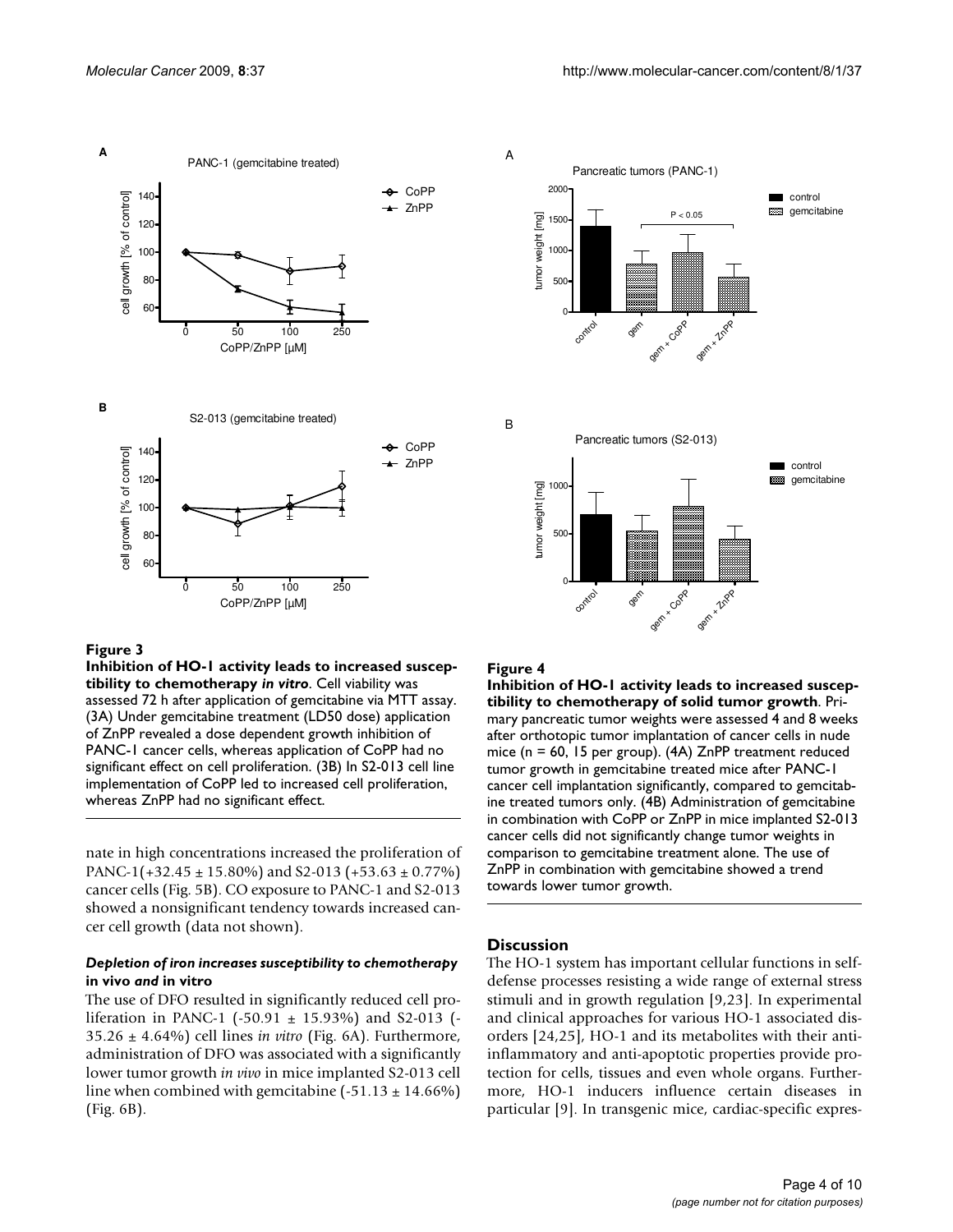

<span id="page-4-0"></span>

## Figure 5

**HO-1 metabolites mediate resistance effects to chemotherapy**. Cell growth was assessed 72 h after application of gemcitabine via MTT assay. (5A) Biliverdin administration biliverdin [5 and 50 μmol/l] resulted in increased proliferation of cancer cell line PANC-1 and S2-013, and therefore reduced the chemotherapeutic effect of gemcitabine (LD50 dose). (5B) Administration of ferrous histidinate revealed increased cell proliferation of PANC-1 and S2-013 cancer cells.

sion of HO-1 offered protection against ischemia and reperfusion injury [[26\]](#page-8-18). Exogenous administration of HO-1 by gene transfer provided protection against hyperoxia induced lung injury in rats [[27\]](#page-8-19).

HO-1 is highly upregulated in different human cancers including pancreatic carcinoma [[5](#page-7-4),[13](#page-8-5),[14](#page-8-6)[,16](#page-8-8)]. It has been shown that inhibition of HO-1 expression and activity by siRNA transfection in different PaCa cell lines diminished cell proliferation and enhanced their response to HO-1 inducing radiation and chemotherapeutics [[16\]](#page-8-8). In an experimental mouse model, HO-1 accelerated angiogenesis in human PaCa [\[10](#page-8-3)]. HO-1 expression in cancer cells surrounding immunocytes [\[16\]](#page-8-8) could be associated with promoted local tumor growth as expression of HO-1 in macrophages is correlated with neovascularization [[28](#page-8-20),[29\]](#page-8-21).

<span id="page-4-1"></span>

## **Figure 6**

**Depletion of iron increases susceptibility to chemotherapy** *in vivo* **and** *in vitro*. Cell growth was assessed 72 h after application of gemcitabine via MTT assay. (6A) Implementation of DFO resulted in dose dependent profound growth inhibition of both cell lines. (6B) Primary pancreatic tumor weights were assessed 4 weeks after orthotopic tumor implantation of S2-013 cancer cells in nude mice (n = 60; 15 mice per group). DFO plus gemcitabine reduced the tumor growth significantly (tested for S2-013 cell line only).

Thus, overexpression of HO-1 in PaCa may develop tumor-promoting activity by enhancing cell proliferation, improving resistance to oxidative stress and apoptotic stimuli and increasing angiogenic potential of tumor cells.

The present study demonstrated that high expression levels of native HO-1 were associated with impaired susceptibility to chemotherapy in PaCa cell lines. Furthermore, we confirmed the antiproliferative and sensitizing effect of HO-1 inhibition on PaCa cells *in vitro*. Treatment with HO-1 activity inhibitor ZnPP, in addition to gemcitabine, reduced cell proliferation in PANC-1 expressing high levels of native HO-1.

Moreover, we show that the inhibition of HO-1 activity *in vivo* significantly increased the susceptibility to chemo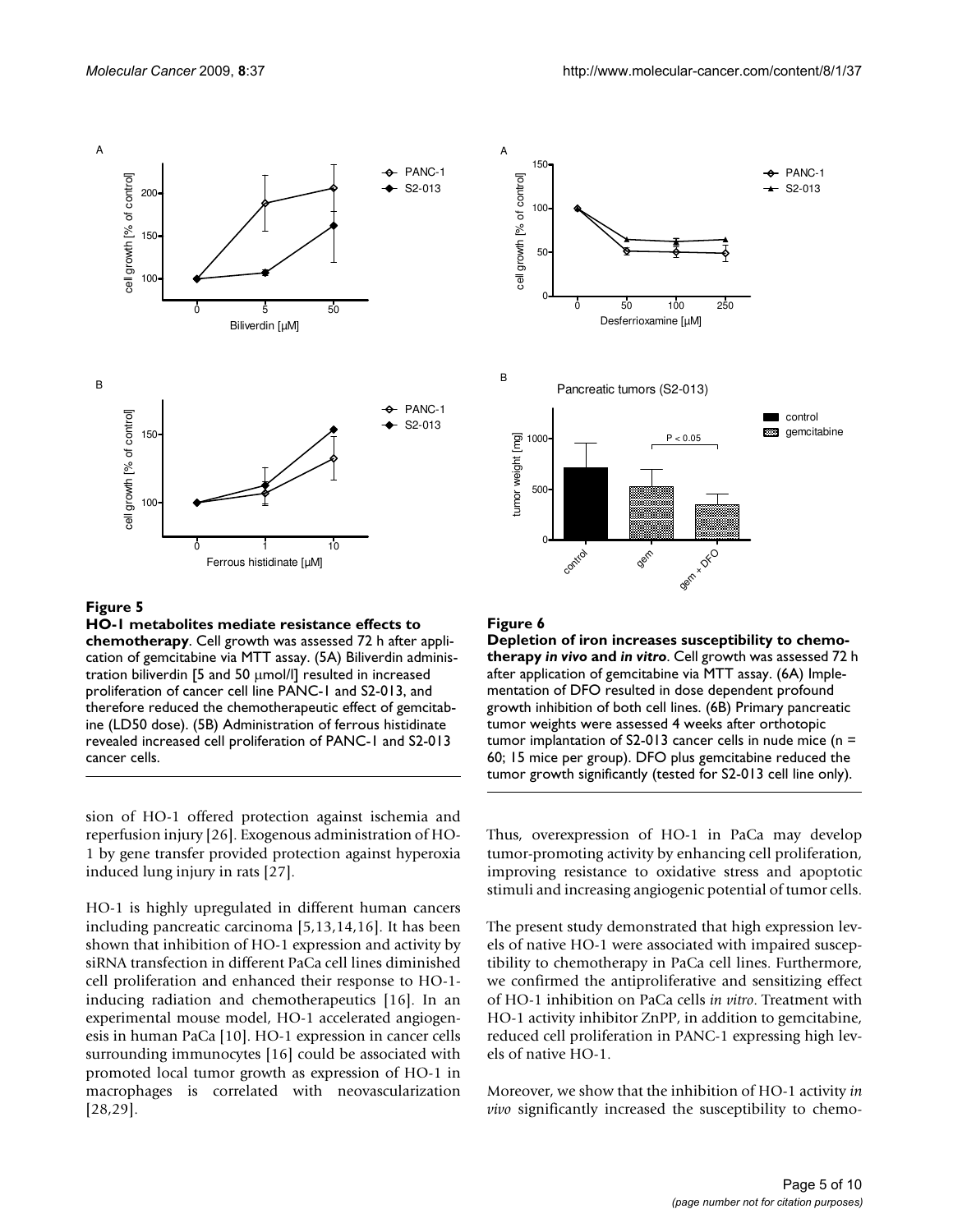therapy of solid tumor growth. Treatment with gemcitabine in combination with ZnPP resulted in significantly reduced tumor weights in tumors with high native HO-1 (PANC-1) in comparison to the only gemcitabine treated control group. Inhibition of heme oxygenase-1 activity by zinc protoporphyrin IX reduced tumor growth of LL/2 lung cancer in C57BL mice [\[30](#page-8-22)]. ZnPP probably interrupts the direct proliferative effects of HO-1 on the cell cycle [[16](#page-8-8)]. In cultured cells (HA-1), ZnPP incubation increased apoptosis by enhancing expression of p53 protein by the Egr-1 protein, an antiproliferative signaling molecule in tumor cells transactivating the promoter for the p53 gene [[31](#page-8-23),[32\]](#page-8-24). Typically, antioxidative enzymes like glutathione peroxidase, catalase or superoxide dismutase are downregulated in tumor cells [\[33](#page-8-25)[-35](#page-8-26)]. Thus, the HO-1 system, whose activity is inhibited by ZnPP [\[7](#page-8-11)[,19](#page-8-12)[-21\]](#page-8-13), may play a major role in the defense against oxidative stress generated by chemotherapeutic agents in these cells. In contrast to these findings, induction of HO-1 tended to increase tumor growth *in vivo* and *in vitro* in tumors with low native HO-1 expression and impaired susceptibility to chemotherapy.

These *in vivo* results support the suggested potential therapeutic role of HO-1 inhibition in PaCa. Therefore, we investigated whether anticancerous effects of HO-1 were mediated by the heme degradation products bilirubin, CO and iron.

Biliverdin showed protective effects against gemcitabine on cell proliferation in all cell lines. *In vivo* (S2-013) the administration of bilirubin in combination with gemcitabine tended to increase tumor growth (data not shown). Bilirubin is a potent antioxidant that scavenges free radicals [[36](#page-8-27)[-38](#page-8-28)]. The PaCa cells seem to utilize this antioxidant produced by HO-1 to circumvent oxidative stress generated by the chemotherapeutic agent.

Carbon monoxide (CO) did not show influence on cell proliferation during gemcitabine treatment *in vitro*. CO, a signal molecule triggering a series of signal transductions, has nonetheless been shown to provide protection of cells against injury of various kinds [[9\]](#page-8-2) both *in vitro* and *in vivo* due to its antiapoptotic and anti-inflammatory activities. CO inhibited TNFα-induced apoptosis in cultured fibroblasts [\[39\]](#page-8-29), provided protection against hyperoxic lung injury in rats [[40\]](#page-8-30) and suppressed the rejection of mouseto-rat cardiac transplants [\[41](#page-8-31)]. Inhibition of HO-1 reversed the inhibitory effect of IL-10 on TNFα production[[42\]](#page-8-32) Therefore, inhibition of HO-1 in tumor tissues may increase  $TNF\alpha$  production, hence increasing the inflammatory response of the host. In our experiments CO seems not to play a central role in PaCa growth. However, the observed tendency of increased proliferation under CO treatment could justify further investigations.

Administration of ferrous histidinate had proliferative effects *in vitro*. This is not surprising as iron containing proteins catalyze key reactions involving energy metabolism, respiration and DNA synthesis [[43\]](#page-8-33). Iron is essential for cellular growth and division, especially for rapidly proliferating cancer cells. We showed that iron chelators can target this altered iron metabolism of cancer cells [[43\]](#page-8-33). In the present study DFO had significant and profound antiproliferative effects on tumor cell growth in all cell lines. In combination with gemcitabine DFO boosted significantly the anti-proliferative effects of gemcitabine in tumor cells. Also, tumors from S2-013 cancer cells treated with a combination of gemcitabine with DFO had significantly decreased tumor weights compared to gemcitabine treated mice. DFO already showed anti-tumoral effects on other tumors *in vitro* as well as in limited clinical trials [[44](#page-8-34)]. DFO showed antileukemic effects on human myeloid leukemia cell lines [\[45](#page-8-35)]. It also led to growth inhibition in neuroblastoma cells [[46\]](#page-8-36) and showed anitumor activity in neuroblastoma patients [[47](#page-9-0)].

## **Conclusion**

Our results showed that the inhibition of HO-1 in tumors related to reduced tumor growth and increased responsiveness of PaCa to chemotherapy *in vivo*. Our study further demonstrated that the anti-inflammatory and antiapoptotic activities of HO-1, providing resistance of PaCa cells to cellular stress from host immunity or anticancer therapies, were at least partially exerted by its metabolite biliverdin. Furthermore, the production of iron seems to promote tumor growth. Based on this finding, implementation of iron chelators displayed significant antitumoral effects. Depletion of iron increased susceptibility to chemotherapy *in vivo* and *in vitro*. Therefore, HO-1 inhibition or direct interference with its metabolites may evolve as new tactics in anticancer treatment of PaCa.

## **Methods**

## *Reagents*

Gemcitabine (Lilly, Fegersheim, France) was dissolved in PBS and diluted in 0.9% NaCl to a stock concentration of 24 mg/ml and stored at 4°C until use. Cobalt protoporphyrin (CoPP), zinc protoporphyrin (ZnPP) and biliverdin hydrochloride (Frontier Scientific Inc., Logan, UT, USA) were dissolved in 100 mM NaOH, subsequently adjusted to a pH of 7.4 with 1 M HCl, and diluted in 0.9% NaCl. The stock solutions of CoPP, ZnPP (1 mg/mL) and biliverdin (10 mM) were aliquoted and stored at -80°C until used. Desferrioxamine (DFO) mesylate (Sigma Aldrich GmbH, Deisenhofen, Germany) was dissolved in aqua ad injectabilia to a stock concentration of 0.5 g/mL and diluted with 0.9% NaCl. All reagents were protected from light exposure. Fe(II)-histidinate solution was freshly prepared in PBS containing  $FeSO<sub>4</sub>(10 \text{ mM})$  and L-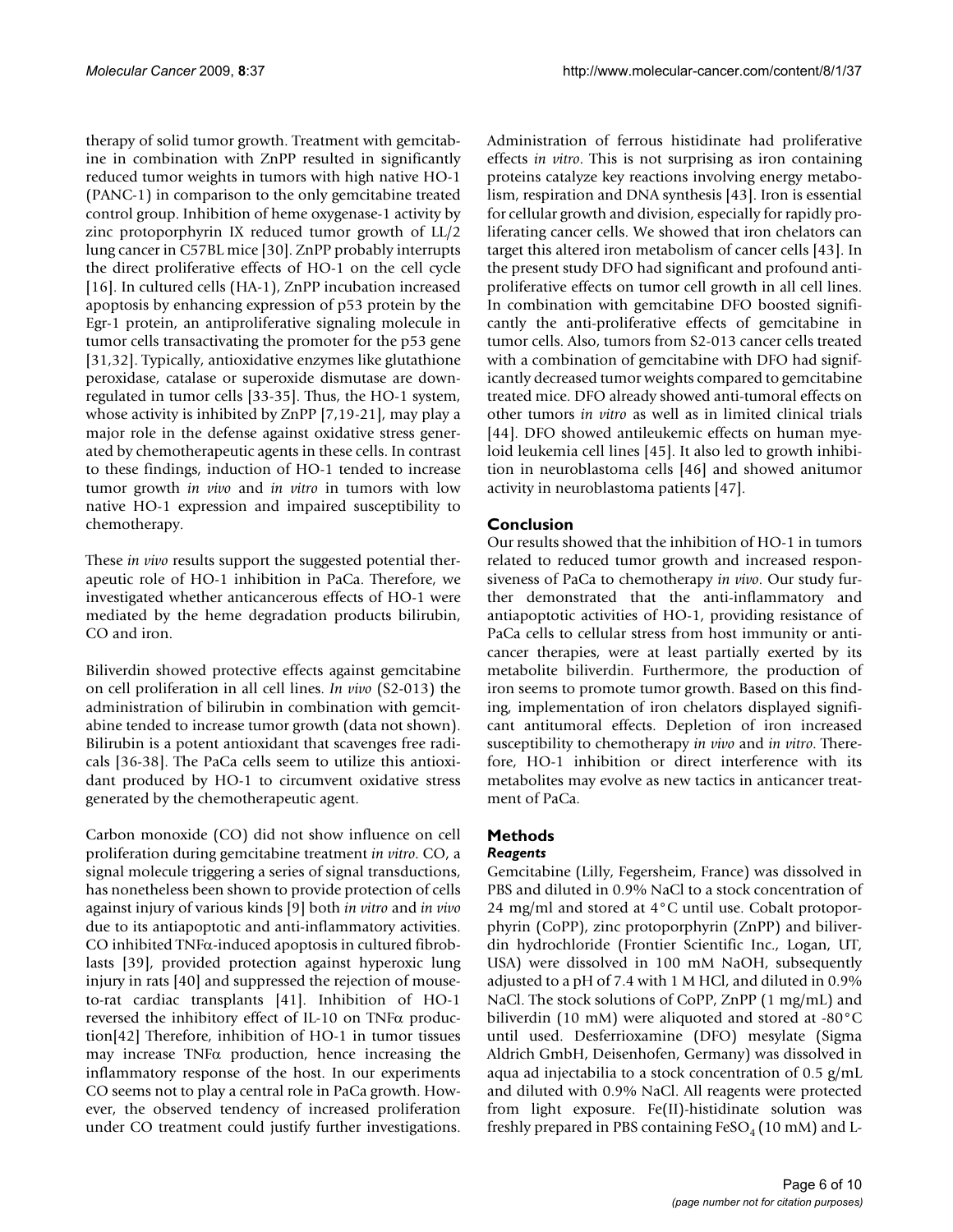histidine (100 mM) (Sigma Aldrich GmbH, Deisenhofen, Germany).

## *Cell culture*

The common human PaCa cell lines PANC-1 with ductal cell origin and S2-013, derived from a metastatic liver tumor of human pancreatic carcinoma, were cultured using standard cell culture techniques, conditions and media, supplemented with 10% fetal calf serum albumin (PAN Biotech GmbH, Aidenbach, Germany), 100 U/mL penicillin and 100 μg/mL streptomycin (Invitrogen, Karlsruhe, Germany), as previously described [\[48](#page-9-1)].

PANC-1 were obtained from American Type Cell Collection (Manassas, Virginia, USA), S2-013 cells were provided by Dr. M.A. Hollingsworth (Eppley Cancer Institute, Omaha, NE, USA). Cells were incubated for at least 72 hours before each experiment and harvested with trypsin/ EDTA (0.05% Trypsin, 53 mM EDTA) (Invitrogen, Karlsruhe, Germany). S2-013 tumor cells were harvested at 90% confluency as previously described [[22\]](#page-8-14).

## *Real-time Light Cyclers QRT-PCR*

All reagents and equipment for mRNA/cDNA preparation were purchased from Roche Applied Science Diagnostics (Mannheim, Germany). mRNA extractions from cells were prepared by automated isolation using the MagNA Pure® LC instrument and isolation kits I, cDNA was prepared using the first strand cDNA synthesis kit according to the manufacturer's instructions. Real-time PCR was performed with the LightCycler® FastStart DNA SYBR Green kit. All primers were obtained from Search-LC (Heidelberg, Germany). The calculated number of specific transcripts was normalized to the housekeeping genes cyclophilin B and hypoxanthine guanine phosphoribosyltransferase, and expressed as number of copies per ml of input cDNA.

## *Immunoblotting*

Cell lysates were prepared and sodium dodecyl sulfidepolyacrylamide gel electrophoresis techniques were used to separate proteins exactly as previously described [\[49](#page-9-2)]. The membranes were probed with primary anti-HO-1 mouse monoclonal antibody (BD Biosciences Transduction Laboratories, Lexington, KY, USA). Secondary peroxidase-conjugated affinity purified goat anti-mouse antibody (Jackson ImmunoResearch Laboratories, Inc., West Grove, Pennsylvania, USA) was used for detection, as previously described [\[49](#page-9-2)]. Equal gel loading was confirmed by analyses with glyceraldehyde-3-phosphate dehydrogenase antibody (Santa Cruz Biotechnology, Inc., Santa Cruz, California).

#### **In vivo** *studies*

Six- to eight-week-old female athymic nude (NU/NU) mice (n = 135), each weighing at least 20 g, were purchased from Charles River Laboratories, Inc. (Wilmington, Massachusetts, USA). Mice were utilized in accordance with the principles laid down in the European Community's Council Directives and approved by the local administration (reference 35-9185.81/G-138/04). Animals were controlled on a daily basis and checked for distress symptoms, as previously described [\[49](#page-9-2)].

## *Orthotopic Tumor Implantation*

Mice were narcotized intraperitoneally with 0.05 ml of a mixture of 0.4 ml of S-ketamine hydrochloride (Ketanest S®, 25 mg/ml; Pfizer, Karlsruhe, Germany), 0.1 ml of xylazine hydrochloride (Rompun® 2%; Bayer HealthCare, Leverkusen, Germany), and 0.5 ml of NaCl. Orthotopic tumor cell implantation was performed as described elsewhere [\[22](#page-8-14)]. In brief, under sterile conditions, mice were fixed in supine position and the abdomen was disinfected with alcohol swabs. Following a 0.5 cm midline incision and exposure of the situs the stomach was retracted to expose the pancreas. Tumor cells  $(5 \times 10^5 \text{ cells in } 10 \text{ µl of})$ DMEM) were injected into the duodenal lobe using a monoject 200 27-gauge × 1/2 in. polypropylene hub hypodermic needle (Kendall, Mansfield, Massachusetts, USA) and a 50 μl gastight glass syringe (Hamilton Company, Reno, Nevada, USA). The successful injection was confirmed under a stereo microscope. After gentle reposition of the stomach into the peritoneal cavity, the incision was sutured in two layers with vicryl-coated rapide sutures 4-0 (Ethicon, Inc., Somerville, New Jersey, USA). Mice were closely monitored until awakened from narcosis and afterwards transferred back to standardized animal care.

#### *Treatment*

One day after surgical orthotopic tumor cell implantation, mice were randomized into the indicated groups. In both cell lines, S2-013 and PANC-1, there were at least four groups: control (group I), gemcitabine (group II), gemcitabine in combination with ZnPP (group II) and gemcitab-

<span id="page-6-0"></span>**Table 1: Different categories of treatment for PANC-1 cell line**

| #  | Group                         | n  | <b>Treatment</b> |
|----|-------------------------------|----|------------------|
|    | control                       | 15 |                  |
| Ш  | gemcitabine*                  | 15 | gemcitabine      |
| Ш  | gemcitabine/CoPP <sup>+</sup> | 15 | gemcitabine/CoPP |
| IV | gemcitabine/ZnPP <sup>+</sup> | 15 | gemcitabine/ZnPP |

\* Gemcitabine (5 doses, 60 mg/kg per dose) on days 11, 14, 17, 20 and 23.

† CoPP or ZnPP (5 mg/kg per dose) every alternative day from day 9 to day 23.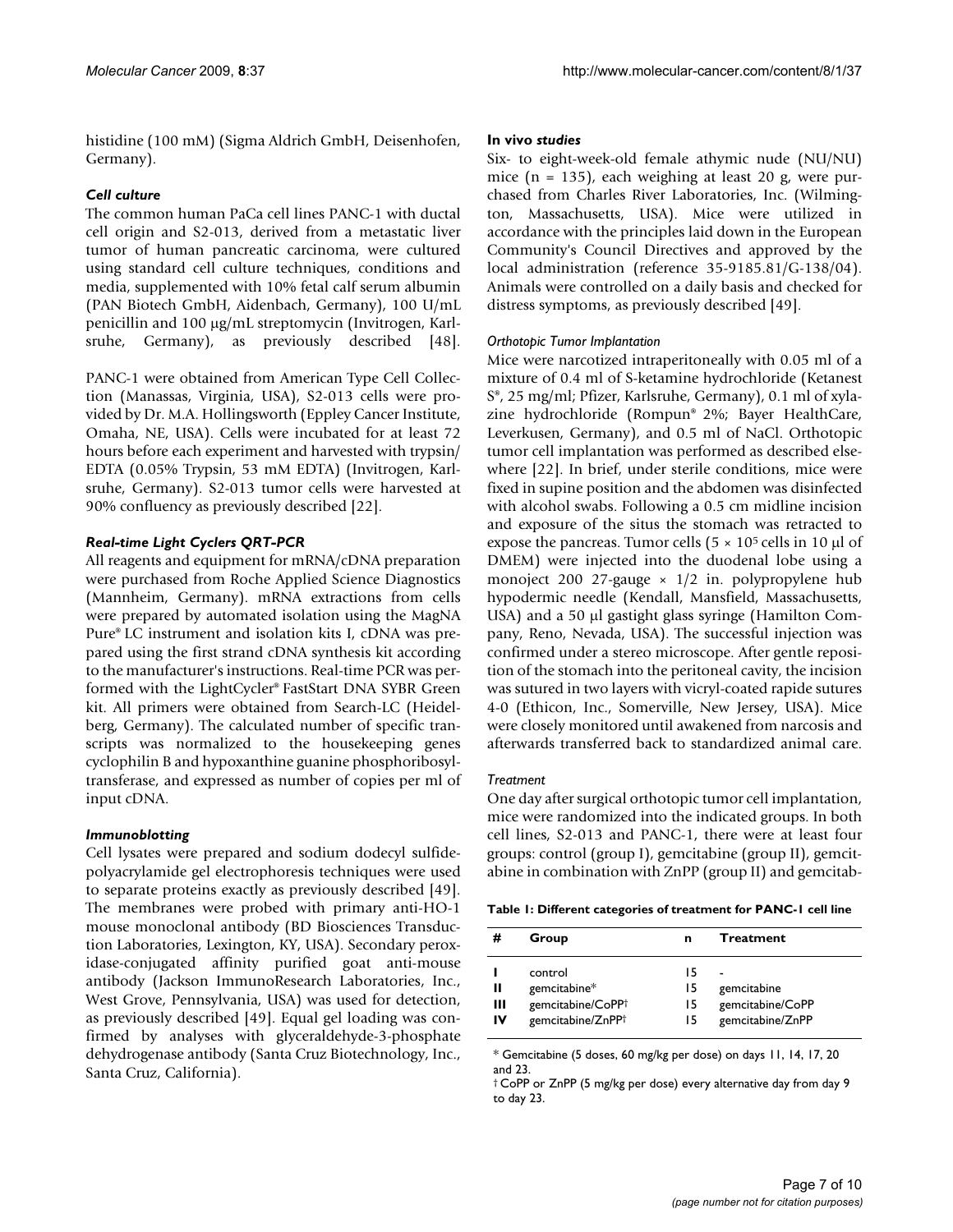<span id="page-7-5"></span>

| Table 2: Different categories of treatment for S2-013 cell line |  |  |  |  |
|-----------------------------------------------------------------|--|--|--|--|
|-----------------------------------------------------------------|--|--|--|--|

|             | Group                                                            | n                    | <b>Treatment</b>                                   |
|-------------|------------------------------------------------------------------|----------------------|----------------------------------------------------|
| Ш<br>Ш<br>v | control<br>gemcitabine*<br>gemcitabine/CoPP+<br>gemcitabine/DFO# | 15<br>15<br>15<br>15 | gemcitabine<br>gemcitabine/CoPP<br>gemcitabine/DFO |
| IV          | gemcitabine/ZnPP+                                                | 15                   | gemcitabine/ZnPP                                   |

\* Gemcitabine (4 doses, 60 mg/kg per dose) on days 7, 10, 13 and 17. † CoPP, ZnPP (5 mg/kg per dose) or biliverdin (50 μmol/kg per dose) every alternative day from day 5 to day 17.

‡ DFO administration via an intraperitoneal osmotic pump (250 mg/kg per day for two weeks) from day 7 onwards.

ine in combination with CoPP (group IV) (Table [1](#page-6-0), Table [2\)](#page-7-5).

In both cell lines, group I (control) received intraperitoneal injections of the vehicle only. Group II (gemcitabine) received intraperitoneal injections of gemcitabine (60 mg/kg per dose) on days 7, 10, 13, and 17 (S2-013, total of 4 doses) and on days 11, 14, 17, 20 and 23 (PANC-1, total of 5 doses) after tumor injection. Group III (gemcitabine with ZnPP) was additionally administered ZnPP (5 mg/kg per dose) every alternative day starting two days prior to the first dose and finishing after last dose of gemcitabine. Group IV (gemcitabine with CoPP) received injections of CoPP (5 mg/kg per dose) in the same regimen as group III (Table [1,](#page-6-0) Table [2\)](#page-7-5).

For the S2-013 cell line treatment combining gemcitabine with desferrioxamine (DFO) (group V) was tested: Mice of group IV (gemcitabine with DFO) were implanted osmotic pumps (Alzet<sup>®</sup> Osmotic Pump 1002; Alzet Osmotic Pumps, Cupertino, California, USA) for DFO delivery (250 mg/kg per day for two weeks) subcutaneously on day 5 after tumor implantation (not tested for PANC-1 cell line).

## *Technical read-out of pancreatic tumors*

Fifteen mice were assigned to each group and treated for 4 weeks in case of S2-013 and 8 weeks in case of PANC-1 cancer cell treatment, at which time the experiment was terminated. Mice were euthanized and staging and imaging of implanted and newly formed tumor masses were performed as previously described [[22\]](#page-8-14). Peritoneal and pancreatic tumors were weighed, measured and tumor volume (data not shown) was calculated as previously described [[22\]](#page-8-14). Tissues were fixed in 4% formaldehyde and then transferred to 70% ethanol. Afterwards tissues were paraffin-embedded according to histology standard protocols.

#### *Cell proliferation assay*

The 3-(4,5-Dimethylthiazol-2-yl)-2,5-diphenyltetrazolium bromide (MTT) (Sigma Aldrich, Deisendorf, Germany) cell proliferation assay was done to assess cell proliferation and to evaluate the effect of HO-1 and its metabolites on cell proliferation rate. Cells were seeded in 96-well culture plates at densities of 3,000 cells per well for S2-013 and 4,000 cells per well for PANC-1. Following incubation overnight, metabolites and gemcitabine were added at indicated concentrations and incubated for 72 h, before 20 μl MTT (5 mg/ml in PBS; pH 7.4) were added to each well for 4 h. Formazan products were solubilized with acidic isopropanol, and the optical density was measured at 570 nm. The absorbance was corrected for blank readings. All experiments were carried out in sextuplicate and were repeated at least three times.

#### *Statistical analysis*

The data are presented as mean  $\pm$  standard deviation (SD). P < 0.05 was considered statistically significant. The Mann-Whitney test was employed to compare differences between two independent groups. Multiple comparisons of tumor weights were tested using Kruskal-Wallis ANOVA on ranks as a nonparametric test. Dunn's post test was used as a post-hoc test. Statistical analysis of data was performed and graphs were created using the GraphPad Prism Software 5.01 (GraphPad Software, Inc., San Diego, CA, USA).

## **Competing interests**

The authors declare that they have no competing interests.

## **Authors' contributions**

PN performed the *in vitro* and *in vivo* studies and drafted the manuscript. BMK participated in drafting the manuscript and coordination of the study. RH and RN helped to establish the *in vivo* model. TM and TR participated in performing the *in vivo* studies. SCM and HF participated in coordination of the study. POB designed the study and coordinated and helped to draft the paper. All authors read and approved the final manuscript.

#### **References**

- <span id="page-7-0"></span>1. Jemal A, Siegel R, Ward E, Murray T, Xu J, Thun MJ: **[Cancer statis](http://www.ncbi.nlm.nih.gov/entrez/query.fcgi?cmd=Retrieve&db=PubMed&dopt=Abstract&list_uids=17237035)[tics, 2007.](http://www.ncbi.nlm.nih.gov/entrez/query.fcgi?cmd=Retrieve&db=PubMed&dopt=Abstract&list_uids=17237035)** *CA Cancer J Clin* 2007, **57:**43-66.
- <span id="page-7-1"></span>2. Ghaneh P, Slavin J, Sutton R, Hartley M, Neoptolemos JP: **[Adjuvant](http://www.ncbi.nlm.nih.gov/entrez/query.fcgi?cmd=Retrieve&db=PubMed&dopt=Abstract&list_uids=11819814) [therapy in pancreatic cancer.](http://www.ncbi.nlm.nih.gov/entrez/query.fcgi?cmd=Retrieve&db=PubMed&dopt=Abstract&list_uids=11819814)** *World J Gastroenterol* 2001, **7:**482-489.
- <span id="page-7-2"></span>3. Otterbein LE, Choi AM: **[Heme oxygenase: colors of defense](http://www.ncbi.nlm.nih.gov/entrez/query.fcgi?cmd=Retrieve&db=PubMed&dopt=Abstract&list_uids=11076792) [against cellular stress.](http://www.ncbi.nlm.nih.gov/entrez/query.fcgi?cmd=Retrieve&db=PubMed&dopt=Abstract&list_uids=11076792)** *Am J Physiol Lung Cell Mol Physiol* 2000, **279:**L1029-1037.
- <span id="page-7-3"></span>4. Maines MD: **[The heme oxygenase system: a regulator of sec](http://www.ncbi.nlm.nih.gov/entrez/query.fcgi?cmd=Retrieve&db=PubMed&dopt=Abstract&list_uids=9131263)[ond messenger gases.](http://www.ncbi.nlm.nih.gov/entrez/query.fcgi?cmd=Retrieve&db=PubMed&dopt=Abstract&list_uids=9131263)** *Annu Rev Pharmacol Toxicol* 1997, **37:**517-554.
- <span id="page-7-4"></span>5. Schacter BA: **[Heme catabolism by heme oxygenase: physiol](http://www.ncbi.nlm.nih.gov/entrez/query.fcgi?cmd=Retrieve&db=PubMed&dopt=Abstract&list_uids=3064316)[ogy, regulation, and mechanism of action.](http://www.ncbi.nlm.nih.gov/entrez/query.fcgi?cmd=Retrieve&db=PubMed&dopt=Abstract&list_uids=3064316)** *Semin Hematol* 1988, **25:**349-369.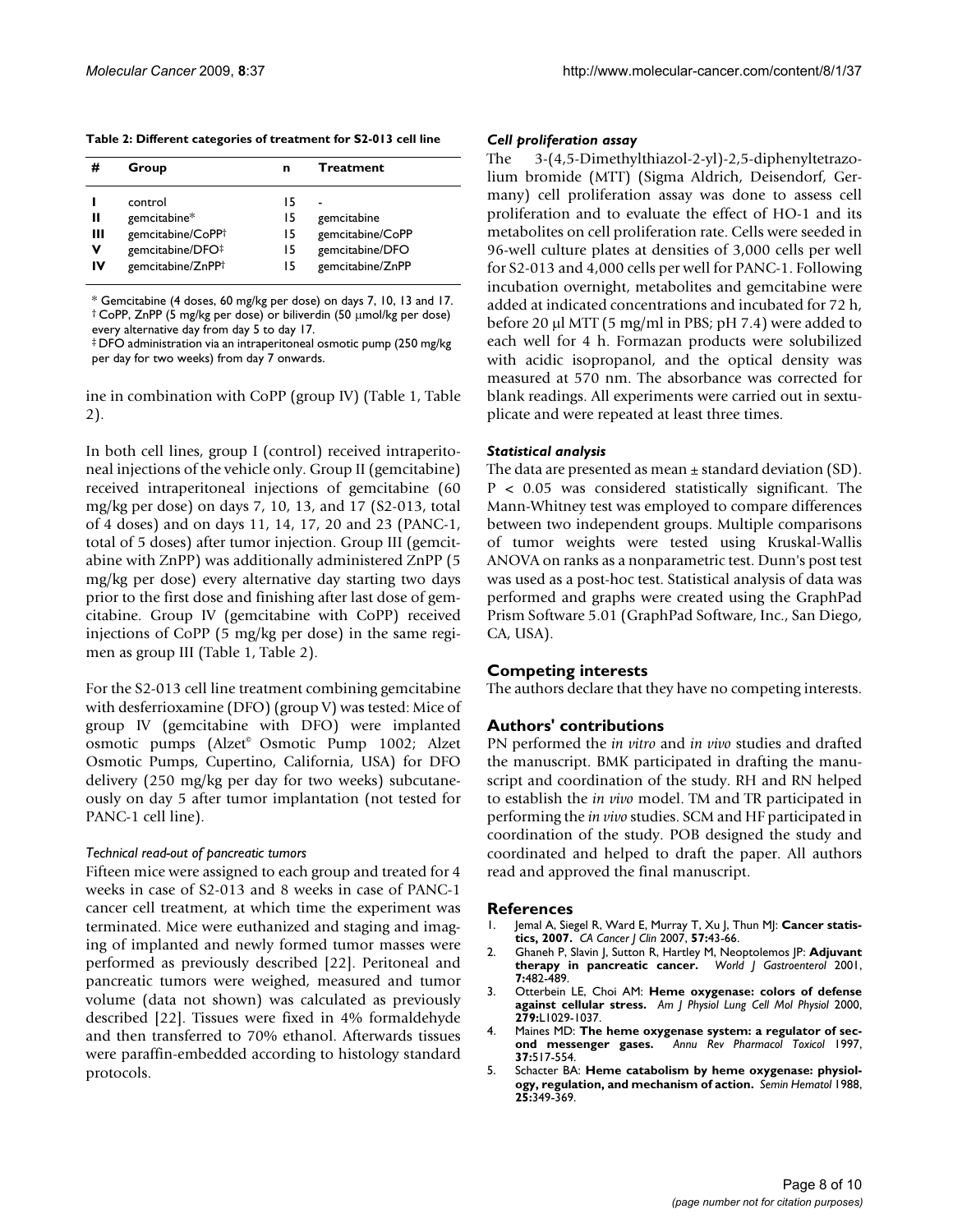- <span id="page-8-0"></span>6. Otterbein LE, Bach FH, Alam J, Soares M, Tao Lu H, Wysk M, Davis RJ, Flavell RA, Choi AM: **[Carbon monoxide has anti-inflamma](http://www.ncbi.nlm.nih.gov/entrez/query.fcgi?cmd=Retrieve&db=PubMed&dopt=Abstract&list_uids=10742149)[tory effects involving the mitogen-activated protein kinase](http://www.ncbi.nlm.nih.gov/entrez/query.fcgi?cmd=Retrieve&db=PubMed&dopt=Abstract&list_uids=10742149) [pathway.](http://www.ncbi.nlm.nih.gov/entrez/query.fcgi?cmd=Retrieve&db=PubMed&dopt=Abstract&list_uids=10742149)** *Nat Med* 2000, **6:**422-428.
- <span id="page-8-11"></span>7. Berberat PO, Katori M, Kaczmarek E, Anselmo D, Lassman C, Ke B, Shen X, Busuttil RW, Yamashita K, Csizmadia E, *et al.*: **[Heavy chain](http://www.ncbi.nlm.nih.gov/entrez/query.fcgi?cmd=Retrieve&db=PubMed&dopt=Abstract&list_uids=12958189) [ferritin acts as an antiapoptotic gene that protects livers](http://www.ncbi.nlm.nih.gov/entrez/query.fcgi?cmd=Retrieve&db=PubMed&dopt=Abstract&list_uids=12958189) [from ischemia reperfusion injury.](http://www.ncbi.nlm.nih.gov/entrez/query.fcgi?cmd=Retrieve&db=PubMed&dopt=Abstract&list_uids=12958189)** *Faseb J* 2003, **17:**1724-1726.
- <span id="page-8-1"></span>8. Pae HO, Oh GS, Choi BM, Chae SC, Kim YM, Chung KR, Chung HT: **[Carbon monoxide produced by heme oxygenase-1 sup](http://www.ncbi.nlm.nih.gov/entrez/query.fcgi?cmd=Retrieve&db=PubMed&dopt=Abstract&list_uids=15067050)presses T cell proliferation via inhibition of IL-2 production.** *J Immunol* 2004, **172:**4744-4751.
- <span id="page-8-2"></span>9. Otterbein LE, Soares MP, Yamashita K, Bach FH: **[Heme oxygenase-](http://www.ncbi.nlm.nih.gov/entrez/query.fcgi?cmd=Retrieve&db=PubMed&dopt=Abstract&list_uids=12909459)[1: unleashing the protective properties of heme.](http://www.ncbi.nlm.nih.gov/entrez/query.fcgi?cmd=Retrieve&db=PubMed&dopt=Abstract&list_uids=12909459)** *Trends Immunol* 2003, **24:**449-455.
- <span id="page-8-3"></span>10. Sunamura M, Duda DG, Ghattas MH, Lozonschi L, Motoi F, Yamauchi J, Matsuno S, Shibahara S, Abraham NG: **[Heme oxygenase-1 accel](http://www.ncbi.nlm.nih.gov/entrez/query.fcgi?cmd=Retrieve&db=PubMed&dopt=Abstract&list_uids=14517400)[erates tumor angiogenesis of human pancreatic cancer.](http://www.ncbi.nlm.nih.gov/entrez/query.fcgi?cmd=Retrieve&db=PubMed&dopt=Abstract&list_uids=14517400)** *Angiogenesis* 2003, **6:**15-24.
- 11. Elbirt KK, Whitmarsh AJ, Davis RJ, Bonkovsky HL: **[Mechanism of](http://www.ncbi.nlm.nih.gov/entrez/query.fcgi?cmd=Retrieve&db=PubMed&dopt=Abstract&list_uids=9535875) [sodium arsenite-mediated induction of heme oxygenase-1 in](http://www.ncbi.nlm.nih.gov/entrez/query.fcgi?cmd=Retrieve&db=PubMed&dopt=Abstract&list_uids=9535875) [hepatoma cells. Role of mitogen-activated protein kinases.](http://www.ncbi.nlm.nih.gov/entrez/query.fcgi?cmd=Retrieve&db=PubMed&dopt=Abstract&list_uids=9535875)** *J Biol Chem* 1998, **273:**8922-8931.
- <span id="page-8-4"></span>12. Tanaka S, Akaike T, Fang J, Beppu T, Ogawa M, Tamura F, Miyamoto Y, Maeda H: **[Antiapoptotic effect of haem oxygenase-1](http://www.ncbi.nlm.nih.gov/entrez/query.fcgi?cmd=Retrieve&db=PubMed&dopt=Abstract&list_uids=12644828) [induced by nitric oxide in experimental solid tumour.](http://www.ncbi.nlm.nih.gov/entrez/query.fcgi?cmd=Retrieve&db=PubMed&dopt=Abstract&list_uids=12644828)** *Br J Cancer* 2003, **88:**902-909.
- <span id="page-8-5"></span>13. Goodman AI, Choudhury M, da Silva JL, Schwartzman ML, Abraham NG: **[Overexpression of the heme oxygenase gene in renal](http://www.ncbi.nlm.nih.gov/entrez/query.fcgi?cmd=Retrieve&db=PubMed&dopt=Abstract&list_uids=9012361) [cell carcinoma.](http://www.ncbi.nlm.nih.gov/entrez/query.fcgi?cmd=Retrieve&db=PubMed&dopt=Abstract&list_uids=9012361)** *Proc Soc Exp Biol Med* 1997, **214:**54-61.
- <span id="page-8-6"></span>14. Maines MD, Abrahamsson PA: **[Expression of heme oxygenase-1](http://www.ncbi.nlm.nih.gov/entrez/query.fcgi?cmd=Retrieve&db=PubMed&dopt=Abstract&list_uids=8650873) [\(HSP32\) in human prostate: normal, hyperplastic, and](http://www.ncbi.nlm.nih.gov/entrez/query.fcgi?cmd=Retrieve&db=PubMed&dopt=Abstract&list_uids=8650873) [tumor tissue distribution.](http://www.ncbi.nlm.nih.gov/entrez/query.fcgi?cmd=Retrieve&db=PubMed&dopt=Abstract&list_uids=8650873)** *Urology* 1996, **47:**727-733.
- <span id="page-8-7"></span>15. Schacter BA, Kurz P: **[Alterations in microsomal drug metabo](http://www.ncbi.nlm.nih.gov/entrez/query.fcgi?cmd=Retrieve&db=PubMed&dopt=Abstract&list_uids=3093126)[lism and heme oxygenase activity in isolated hepatic paren](http://www.ncbi.nlm.nih.gov/entrez/query.fcgi?cmd=Retrieve&db=PubMed&dopt=Abstract&list_uids=3093126)chymal and sinusoidal cells in Murphy-Sturm [lymphosarcoma-bearing rats.](http://www.ncbi.nlm.nih.gov/entrez/query.fcgi?cmd=Retrieve&db=PubMed&dopt=Abstract&list_uids=3093126)** *Clin Invest Med* 1986, **9:**150-155.
- <span id="page-8-8"></span>16. Berberat PO, Dambrauskas Z, Gulbinas A, Giese T, Giese N, Kunzli B, Autschbach F, Meuer S, Buchler MW, Friess H: **[Inhibition of](http://www.ncbi.nlm.nih.gov/entrez/query.fcgi?cmd=Retrieve&db=PubMed&dopt=Abstract&list_uids=15897578) [heme oxygenase-1 increases responsiveness of pancreatic](http://www.ncbi.nlm.nih.gov/entrez/query.fcgi?cmd=Retrieve&db=PubMed&dopt=Abstract&list_uids=15897578) [cancer cells to anticancer treatment.](http://www.ncbi.nlm.nih.gov/entrez/query.fcgi?cmd=Retrieve&db=PubMed&dopt=Abstract&list_uids=15897578)** *Clin Cancer Res* 2005, **11:**3790-3798.
- <span id="page-8-9"></span>17. Christova TY, Gorneva GA, Taxirov SI, Duridanova DB, Setchenska MS: **[Effect of cisplatin and cobalt chloride on antioxidant](http://www.ncbi.nlm.nih.gov/entrez/query.fcgi?cmd=Retrieve&db=PubMed&dopt=Abstract&list_uids=12565200) [enzymes in the livers of Lewis lung carcinoma-bearing mice:](http://www.ncbi.nlm.nih.gov/entrez/query.fcgi?cmd=Retrieve&db=PubMed&dopt=Abstract&list_uids=12565200)** [protective role of heme oxygenase.](http://www.ncbi.nlm.nih.gov/entrez/query.fcgi?cmd=Retrieve&db=PubMed&dopt=Abstract&list_uids=12565200) **138:**235-242.
- <span id="page-8-10"></span>18. Doi K, Akaike T, Fujii S, Tanaka S, Ikebe N, Beppu T, Shibahara S, Ogawa M, Maeda H: **[Induction of haem oxygenase-1 nitric](http://www.ncbi.nlm.nih.gov/entrez/query.fcgi?cmd=Retrieve&db=PubMed&dopt=Abstract&list_uids=10471043) [oxide and ischaemia in experimental solid tumours and](http://www.ncbi.nlm.nih.gov/entrez/query.fcgi?cmd=Retrieve&db=PubMed&dopt=Abstract&list_uids=10471043) [implications for tumour growth.](http://www.ncbi.nlm.nih.gov/entrez/query.fcgi?cmd=Retrieve&db=PubMed&dopt=Abstract&list_uids=10471043)** *Br J Cancer* 1999, **80:**1945-1954.
- <span id="page-8-12"></span>19. Fang J, Sawa T, Akaike T, Akuta T, Sahoo SK, Khaled G, Hamada A, Maeda H: **[In vivo antitumor activity of pegylated zinc pro](http://www.ncbi.nlm.nih.gov/entrez/query.fcgi?cmd=Retrieve&db=PubMed&dopt=Abstract&list_uids=12839943)[toporphyrin: targeted inhibition of heme oxygenase in solid](http://www.ncbi.nlm.nih.gov/entrez/query.fcgi?cmd=Retrieve&db=PubMed&dopt=Abstract&list_uids=12839943) [tumor.](http://www.ncbi.nlm.nih.gov/entrez/query.fcgi?cmd=Retrieve&db=PubMed&dopt=Abstract&list_uids=12839943)** *Cancer Res* 2003, **63:**3567-3574.
- 20. Hancock WW, Buelow R, Sayegh MH, Turka LA: **[Antibody](http://www.ncbi.nlm.nih.gov/entrez/query.fcgi?cmd=Retrieve&db=PubMed&dopt=Abstract&list_uids=9846576)[induced transplant arteriosclerosis is prevented by graft](http://www.ncbi.nlm.nih.gov/entrez/query.fcgi?cmd=Retrieve&db=PubMed&dopt=Abstract&list_uids=9846576) [expression of anti-oxidant and anti-apoptotic genes.](http://www.ncbi.nlm.nih.gov/entrez/query.fcgi?cmd=Retrieve&db=PubMed&dopt=Abstract&list_uids=9846576)** *Nat Med* 1998, **4:**1392-1396.
- <span id="page-8-13"></span>21. Willis D, Moore AR, Frederick R, Willoughby DA: **[Heme oxygen](http://www.ncbi.nlm.nih.gov/entrez/query.fcgi?cmd=Retrieve&db=PubMed&dopt=Abstract&list_uids=8564848)[ase: a novel target for the modulation of the inflammatory](http://www.ncbi.nlm.nih.gov/entrez/query.fcgi?cmd=Retrieve&db=PubMed&dopt=Abstract&list_uids=8564848) [response.](http://www.ncbi.nlm.nih.gov/entrez/query.fcgi?cmd=Retrieve&db=PubMed&dopt=Abstract&list_uids=8564848)** *Nat Med* 1996, **2:**87-90.
- <span id="page-8-14"></span>22. Hennig R, Ventura J, Segersvard R, Ward E, Ding XZ, Rao SM, Jovanovic BD, Iwamura T, Talamonti MS, Bell RH Jr, Adrian TE: **[LY293111 improves efficacy of gemcitabine therapy on pan](http://www.ncbi.nlm.nih.gov/entrez/query.fcgi?cmd=Retrieve&db=PubMed&dopt=Abstract&list_uids=15967119)creatic cancer in a fluorescent orthotopic model in athymic [mice.](http://www.ncbi.nlm.nih.gov/entrez/query.fcgi?cmd=Retrieve&db=PubMed&dopt=Abstract&list_uids=15967119)** *Neoplasia* 2005, **7:**417-425.
- <span id="page-8-15"></span>23. Durante W: **[Heme oxygenase-1 in growth control and its clin](http://www.ncbi.nlm.nih.gov/entrez/query.fcgi?cmd=Retrieve&db=PubMed&dopt=Abstract&list_uids=12704646)[ical application to vascular disease.](http://www.ncbi.nlm.nih.gov/entrez/query.fcgi?cmd=Retrieve&db=PubMed&dopt=Abstract&list_uids=12704646)** *J Cell Physiol* 2003, **195:**373-382.
- <span id="page-8-16"></span>24. Katori M, Buelow R, Ke B, Ma J, Coito AJ, Iyer S, Southard D, Busuttil RW, Kupiec-Weglinski JW: **[Heme oxygenase-1 overexpression](http://www.ncbi.nlm.nih.gov/entrez/query.fcgi?cmd=Retrieve&db=PubMed&dopt=Abstract&list_uids=11821745) [protects rat hearts from cold ischemia/reperfusion injury via](http://www.ncbi.nlm.nih.gov/entrez/query.fcgi?cmd=Retrieve&db=PubMed&dopt=Abstract&list_uids=11821745) [an antiapoptotic pathway.](http://www.ncbi.nlm.nih.gov/entrez/query.fcgi?cmd=Retrieve&db=PubMed&dopt=Abstract&list_uids=11821745)** *Transplantation* 2002, **73:**287-292.
- <span id="page-8-17"></span>25. Ryter SW, Otterbein LE: **[Carbon monoxide in biology and med](http://www.ncbi.nlm.nih.gov/entrez/query.fcgi?cmd=Retrieve&db=PubMed&dopt=Abstract&list_uids=14988928)[icine.](http://www.ncbi.nlm.nih.gov/entrez/query.fcgi?cmd=Retrieve&db=PubMed&dopt=Abstract&list_uids=14988928)** *Bioessays* 2004, **26:**270-280.
- <span id="page-8-18"></span>Yet SF, Tian R, Layne MD, Wang ZY, Maemura K, Solovyeva M, Ith B, Melo LG, Zhang L, Ingwall JS, *et al.*: **[Cardiac-specific expression of](http://www.ncbi.nlm.nih.gov/entrez/query.fcgi?cmd=Retrieve&db=PubMed&dopt=Abstract&list_uids=11463724) [heme oxygenase-1 protects against ischemia and reper](http://www.ncbi.nlm.nih.gov/entrez/query.fcgi?cmd=Retrieve&db=PubMed&dopt=Abstract&list_uids=11463724)[fusion injury in transgenic mice.](http://www.ncbi.nlm.nih.gov/entrez/query.fcgi?cmd=Retrieve&db=PubMed&dopt=Abstract&list_uids=11463724)** *Circ Res* 2001, **89:**168-173.
- <span id="page-8-19"></span>27. Otterbein LE, Kolls JK, Mantell LL, Cook JL, Alam J, Choi AM: **[Exog](http://www.ncbi.nlm.nih.gov/entrez/query.fcgi?cmd=Retrieve&db=PubMed&dopt=Abstract&list_uids=10194478)[enous administration of heme oxygenase-1 by gene transfer](http://www.ncbi.nlm.nih.gov/entrez/query.fcgi?cmd=Retrieve&db=PubMed&dopt=Abstract&list_uids=10194478) [provides protection against hyperoxia-induced lung injury.](http://www.ncbi.nlm.nih.gov/entrez/query.fcgi?cmd=Retrieve&db=PubMed&dopt=Abstract&list_uids=10194478)** *J Clin Invest* 1999, **103:**1047-1054.
- <span id="page-8-20"></span>28. Torisu-Itakura H, Furue M, Kuwano M, Ono M: **[Co-expression of](http://www.ncbi.nlm.nih.gov/entrez/query.fcgi?cmd=Retrieve&db=PubMed&dopt=Abstract&list_uids=11011118) [thymidine phosphorylase and heme oxygenase-1 in macro](http://www.ncbi.nlm.nih.gov/entrez/query.fcgi?cmd=Retrieve&db=PubMed&dopt=Abstract&list_uids=11011118)[phages in human malignant vertical growth melanomas.](http://www.ncbi.nlm.nih.gov/entrez/query.fcgi?cmd=Retrieve&db=PubMed&dopt=Abstract&list_uids=11011118)** *Jpn J Cancer Res* 2000, **91:**906-910.
- <span id="page-8-21"></span>29. Nishie A, Ono M, Shono T, Fukushi J, Otsubo M, Onoue H, Ito Y, Inamura T, Ikezaki K, Fukui M, *et al.*: **[Macrophage infiltration and](http://www.ncbi.nlm.nih.gov/entrez/query.fcgi?cmd=Retrieve&db=PubMed&dopt=Abstract&list_uids=10353745) [heme oxygenase-1 expression correlate with angiogenesis in](http://www.ncbi.nlm.nih.gov/entrez/query.fcgi?cmd=Retrieve&db=PubMed&dopt=Abstract&list_uids=10353745) [human gliomas.](http://www.ncbi.nlm.nih.gov/entrez/query.fcgi?cmd=Retrieve&db=PubMed&dopt=Abstract&list_uids=10353745)** *Clin Cancer Res* 1999, **5:**1107-1113.
- <span id="page-8-22"></span>30. Hirai K, Sasahira T, Ohmori H, Fujii K, Kuniyasu H: **[Inhibition of](http://www.ncbi.nlm.nih.gov/entrez/query.fcgi?cmd=Retrieve&db=PubMed&dopt=Abstract&list_uids=17066448) [heme oxygenase-1 by zinc protoporphyrin IX reduces tumor](http://www.ncbi.nlm.nih.gov/entrez/query.fcgi?cmd=Retrieve&db=PubMed&dopt=Abstract&list_uids=17066448) [growth of LL/2 lung cancer in C57BL mice.](http://www.ncbi.nlm.nih.gov/entrez/query.fcgi?cmd=Retrieve&db=PubMed&dopt=Abstract&list_uids=17066448)** *Int J Cancer* 2007, **120:**500-505.
- <span id="page-8-23"></span>31. Nair P, Muthukkumar S, Sells SF, Han SS, Sukhatme VP, Rangnekar VM: **[Early growth response-1-dependent apoptosis is medi](http://www.ncbi.nlm.nih.gov/entrez/query.fcgi?cmd=Retrieve&db=PubMed&dopt=Abstract&list_uids=9242687)[ated by p53.](http://www.ncbi.nlm.nih.gov/entrez/query.fcgi?cmd=Retrieve&db=PubMed&dopt=Abstract&list_uids=9242687)** *J Biol Chem* 1997, **272:**20131-20138.
- <span id="page-8-24"></span>Yang G, Nguyen X, Ou J, Rekulapelli P, Stevenson DK, Dennery PA: **[Unique effects of zinc protoporphyrin on HO-1 induction](http://www.ncbi.nlm.nih.gov/entrez/query.fcgi?cmd=Retrieve&db=PubMed&dopt=Abstract&list_uids=11222374) [and apoptosis.](http://www.ncbi.nlm.nih.gov/entrez/query.fcgi?cmd=Retrieve&db=PubMed&dopt=Abstract&list_uids=11222374)** *Blood* 2001, **97:**1306-1313.
- <span id="page-8-25"></span>33. Sato K, Ito K, Kohara H, Yamaguchi Y, Adachi K, Endo H: **[Negative](http://www.ncbi.nlm.nih.gov/entrez/query.fcgi?cmd=Retrieve&db=PubMed&dopt=Abstract&list_uids=1588955) [regulation of catalase gene expression in hepatoma cells.](http://www.ncbi.nlm.nih.gov/entrez/query.fcgi?cmd=Retrieve&db=PubMed&dopt=Abstract&list_uids=1588955)** *Mol Cell Biol* 1992, **12:**2525-2533.
- 34. Hasegawa Y, Takano T, Miyauchi A, Matsuzuka F, Yoshida H, Kuma K, Amino N: **[Decreased expression of glutathione peroxidase](http://www.ncbi.nlm.nih.gov/entrez/query.fcgi?cmd=Retrieve&db=PubMed&dopt=Abstract&list_uids=12175525) [mRNA in thyroid anaplastic carcinoma.](http://www.ncbi.nlm.nih.gov/entrez/query.fcgi?cmd=Retrieve&db=PubMed&dopt=Abstract&list_uids=12175525)** *Cancer Lett* 2002, **182:**69-74.
- <span id="page-8-26"></span>Yamanaka N, Deamer D: [Superoxide dismutase activity in WI-](http://www.ncbi.nlm.nih.gov/entrez/query.fcgi?cmd=Retrieve&db=PubMed&dopt=Abstract&list_uids=4369250)**[38 cell cultures: effects of age, trypsinization and SV-40](http://www.ncbi.nlm.nih.gov/entrez/query.fcgi?cmd=Retrieve&db=PubMed&dopt=Abstract&list_uids=4369250) [transformation.](http://www.ncbi.nlm.nih.gov/entrez/query.fcgi?cmd=Retrieve&db=PubMed&dopt=Abstract&list_uids=4369250)** *Physiol Chem Phys* 1974, **6:**95-106.
- <span id="page-8-27"></span>36. Farrera JA, Jauma A, Ribo JM, Peire MA, Parellada PP, Roques-Choua S, Bienvenue E, Seta P: **[The antioxidant role of bile pigments](http://www.ncbi.nlm.nih.gov/entrez/query.fcgi?cmd=Retrieve&db=PubMed&dopt=Abstract&list_uids=7922130) [evaluated by chemical tests.](http://www.ncbi.nlm.nih.gov/entrez/query.fcgi?cmd=Retrieve&db=PubMed&dopt=Abstract&list_uids=7922130)** *Bioorg Med Chem* 1994, **2:**181-185.
- 37. Minetti M, Mallozzi C, Di Stasi AM, Pietraforte D: **[Bilirubin is an](http://www.ncbi.nlm.nih.gov/entrez/query.fcgi?cmd=Retrieve&db=PubMed&dopt=Abstract&list_uids=9587403) [effective antioxidant of peroxynitrite-mediated protein oxi](http://www.ncbi.nlm.nih.gov/entrez/query.fcgi?cmd=Retrieve&db=PubMed&dopt=Abstract&list_uids=9587403)[dation in human blood plasma.](http://www.ncbi.nlm.nih.gov/entrez/query.fcgi?cmd=Retrieve&db=PubMed&dopt=Abstract&list_uids=9587403)** *Arch Biochem Biophys* 1998, **352:**165-174.
- <span id="page-8-28"></span>38. Dore S, Takahashi M, Ferris CD, Zakhary R, Hester LD, Guastella D, Snyder SH: **[Bilirubin, formed by activation of heme oxygen](http://www.ncbi.nlm.nih.gov/entrez/query.fcgi?cmd=Retrieve&db=PubMed&dopt=Abstract&list_uids=10051662)[ase-2, protects neurons against oxidative stress injury.](http://www.ncbi.nlm.nih.gov/entrez/query.fcgi?cmd=Retrieve&db=PubMed&dopt=Abstract&list_uids=10051662)** *Proc Natl Acad Sci USA* 1999, **96:**2445-2450.
- <span id="page-8-29"></span>39. Petrache I, Otterbein LE, Alam J, Wiegand GW, Choi AM: **[Heme](http://www.ncbi.nlm.nih.gov/entrez/query.fcgi?cmd=Retrieve&db=PubMed&dopt=Abstract&list_uids=10666115) [oxygenase-1 inhibits TNF-alpha-induced apoptosis in cul](http://www.ncbi.nlm.nih.gov/entrez/query.fcgi?cmd=Retrieve&db=PubMed&dopt=Abstract&list_uids=10666115)[tured fibroblasts.](http://www.ncbi.nlm.nih.gov/entrez/query.fcgi?cmd=Retrieve&db=PubMed&dopt=Abstract&list_uids=10666115)** *Am J Physiol Lung Cell Mol Physiol* 2000, **278:**L312-319.
- <span id="page-8-30"></span>40. Otterbein LE, Mantell LL, Choi AM: **[Carbon monoxide provides](http://www.ncbi.nlm.nih.gov/entrez/query.fcgi?cmd=Retrieve&db=PubMed&dopt=Abstract&list_uids=10198367) [protection against hyperoxic lung injury.](http://www.ncbi.nlm.nih.gov/entrez/query.fcgi?cmd=Retrieve&db=PubMed&dopt=Abstract&list_uids=10198367)** *Am J Physiol* 1999, **276:**L688-694.
- <span id="page-8-31"></span>41. Sato K, Balla J, Otterbein L, Smith RN, Brouard S, Lin Y, Csizmadia E, Sevigny J, Robson SC, Vercellotti G, *et al.*: **[Carbon monoxide gen](http://www.ncbi.nlm.nih.gov/entrez/query.fcgi?cmd=Retrieve&db=PubMed&dopt=Abstract&list_uids=11238670)**[erated by heme oxygenase-1 suppresses the rejection of](http://www.ncbi.nlm.nih.gov/entrez/query.fcgi?cmd=Retrieve&db=PubMed&dopt=Abstract&list_uids=11238670) mouse-to-rat cardiac transplants. | Immunol 2001, [mouse-to-rat cardiac transplants.](http://www.ncbi.nlm.nih.gov/entrez/query.fcgi?cmd=Retrieve&db=PubMed&dopt=Abstract&list_uids=11238670) **166:**4185-4194.
- <span id="page-8-32"></span>42. Lee TS, Chau LY: **[Heme oxygenase-1 mediates the anti-inflam](http://www.ncbi.nlm.nih.gov/entrez/query.fcgi?cmd=Retrieve&db=PubMed&dopt=Abstract&list_uids=11875494)[matory effect of interleukin-10 in mice.](http://www.ncbi.nlm.nih.gov/entrez/query.fcgi?cmd=Retrieve&db=PubMed&dopt=Abstract&list_uids=11875494)** *Nat Med* 2002, **8:**240-246.
- <span id="page-8-33"></span>43. Richardson DR: **[Molecular mechanisms of iron uptake by cells](http://www.ncbi.nlm.nih.gov/entrez/query.fcgi?cmd=Retrieve&db=PubMed&dopt=Abstract&list_uids=16305467) [and the use of iron chelators for the treatment of cancer.](http://www.ncbi.nlm.nih.gov/entrez/query.fcgi?cmd=Retrieve&db=PubMed&dopt=Abstract&list_uids=16305467)** *Curr Med Chem* 2005, **12:**2711-2729.
- <span id="page-8-34"></span>44. Darnell G, Richardson DR: **[The potential of iron chelators of the](http://www.ncbi.nlm.nih.gov/entrez/query.fcgi?cmd=Retrieve&db=PubMed&dopt=Abstract&list_uids=10397746) [pyridoxal isonicotinoyl hydrazone class as effective antipro](http://www.ncbi.nlm.nih.gov/entrez/query.fcgi?cmd=Retrieve&db=PubMed&dopt=Abstract&list_uids=10397746)liferative agents III: the effect of the ligands on molecular [targets involved in proliferation.](http://www.ncbi.nlm.nih.gov/entrez/query.fcgi?cmd=Retrieve&db=PubMed&dopt=Abstract&list_uids=10397746)** *Blood* 1999, **94:**781-792.
- <span id="page-8-35"></span>45. Becton DL, Roberts B: **[Antileukemic effects of deferoxamine](http://www.ncbi.nlm.nih.gov/entrez/query.fcgi?cmd=Retrieve&db=PubMed&dopt=Abstract&list_uids=2758414) [on human myeloid leukemia cell lines.](http://www.ncbi.nlm.nih.gov/entrez/query.fcgi?cmd=Retrieve&db=PubMed&dopt=Abstract&list_uids=2758414)** *Cancer Res* 1989, **49:**4809-4812.
- <span id="page-8-36"></span>46. Brodie C, Siriwardana G, Lucas J, Schleicher R, Terada N, Szepesi A, Gelfand E, Seligman P: **[Neuroblastoma sensitivity to growth](http://www.ncbi.nlm.nih.gov/entrez/query.fcgi?cmd=Retrieve&db=PubMed&dopt=Abstract&list_uids=8358725)**